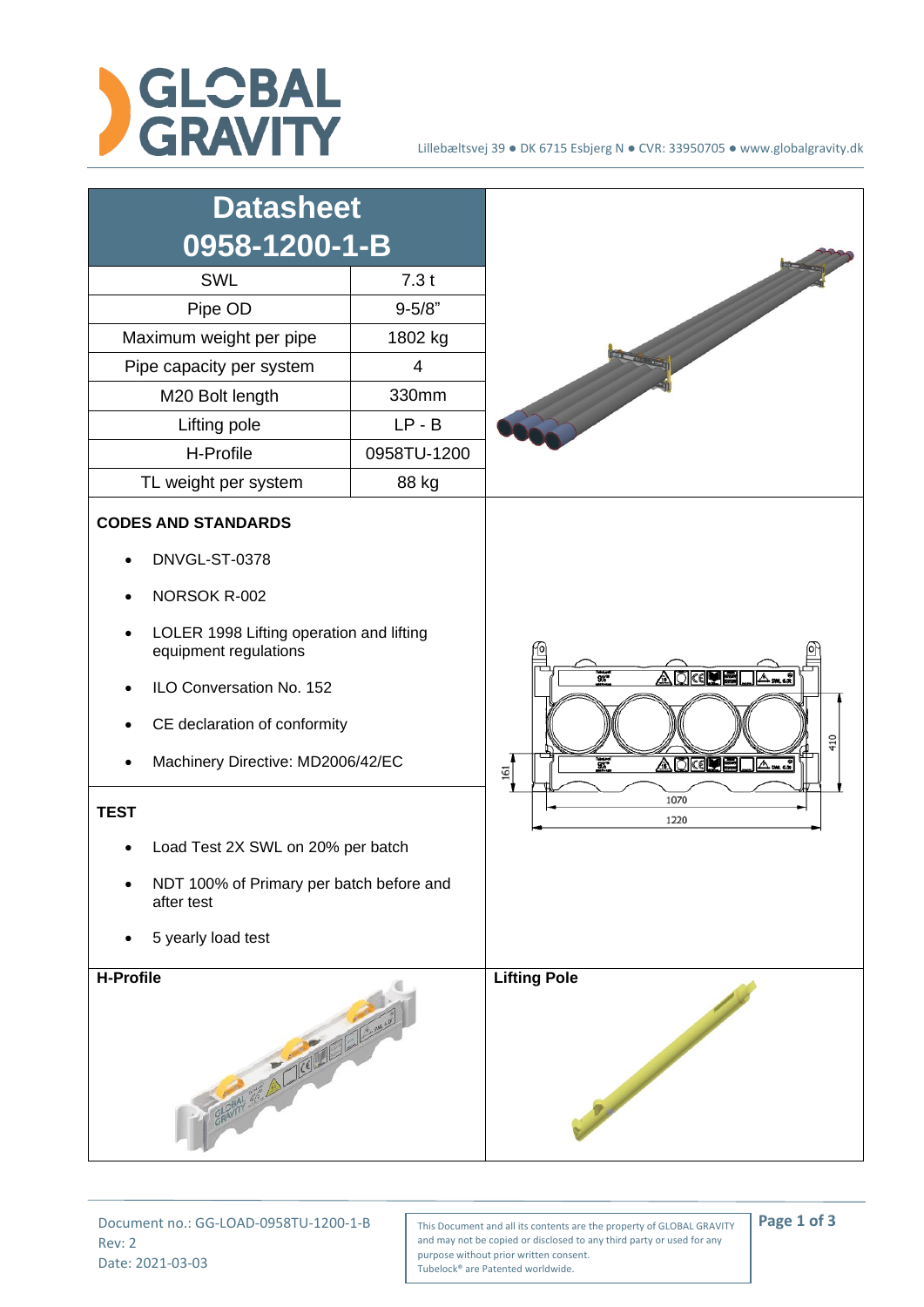

## Lillebæltsvej 39 ● DK 6715 Esbjerg N ● CVR: 33950705 ● www.globalgravity.dk



Rev: 2 Date: 2021-03-03

Document no.: GG-LOAD-0958TU-1200-1-B This Document and all its contents are the property of GLOBAL GRAVITY **Page 2 of 3** and may not be copied or disclosed to any third party or used for any purpose without prior written consent. Tubelock® are Patented worldwide.